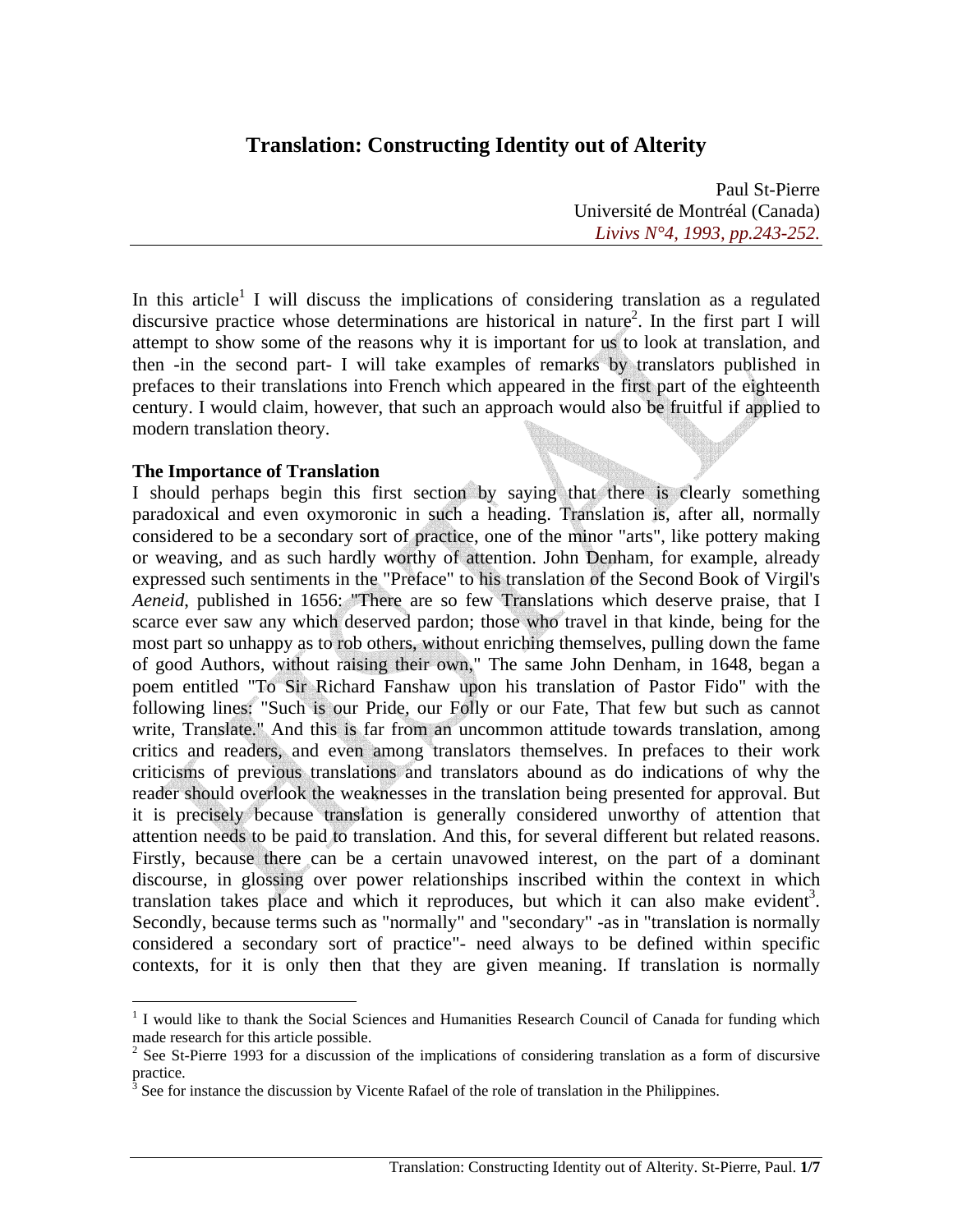considered a secondary sort of practice, what are the limits and what is the content of this "normality": what are the origins of this way of considering translation, how has it be en maintained, and why? And if translation is a secondary sort of practice, what are considered to be the primary practices? Indeed, a history of translation would show that the opposition between primary and secondary practices has not in fact always existed. The devalorization of translation (as mere 'reproduction') at the expense of original writing (considered as 'creation'), for example, has not in fact always been the case; a history of translation would show that translation and writing have often been seen as complementary, rather than contradictory, practices<sup>4</sup>. Writers often learned how to write by translating; translators were often writers as well. The relation of translation to history is therefore a vital one, in that it enables us to put in perspective the norms used by translators, the functions and roles given translations; an approach emphasizing the historical nature of translation will see such norms, functions and roles within their particular contexts, and connected to larger discursive modes.

But to return more directly to the subject of this section of my paper, the importance of translation can be located in the fact that translation brings the readers, writers, and critics of one nation -or of one cultural group- into contact with those of others; it constitutes, in a sense, a form of immigration. As such translation plays an essential role in determining how a nation or group establishes and consolidates its identity, whether this be through *opposition* to foreign influences, through *assimilation* or *naturalization of the foreign whereby differences are erased to as great a degree possible, or through limitation of another*, usually dominant, culture. These are all different strategies of translation, becoming possible at different moments in history. There is, thus, a particularly strong interconnection between translation and the constitution of national identity, and the study of translation can be useful in determining the nature of this national identity, and the nature of the relations nations institute with each other. Seen in this light, translation is a cultural practice with a definite role to play within a given society, serving in a sense as a form of selection process restricting, conditioning, and in any case modulating "cultural immigration". Through translation nations define themselves and in doing so they define others<sup>5</sup>.

But it is also worth noting here two ambiguities that lie at the very heart of the practice of translation. The first is that of the opposition between similarity and difference. Translators must produce a text which can stand in a relation of equivalence to another text; however, since linguistic codes and cultural contexts are never equipollent, to translate a text is to transform it. Along with the desire for similarity coexists, then, the fact of difference, and it is the distance which separates the desire from the fact that leads to the quasi-unanimity as to the predominance of "bad" translations, an attitude which can be epitomized by the often repeated Italian adage *traduttore traditore* -"to translate is to betray". Particular judgements

<sup>&</sup>lt;sup>4</sup> In St-Pierre 1985 I discuss certain of the complexities which arise when attempting to distinguish between original writing and translation.

<sup>5</sup> Annie Brisset has studied the role of translation in the context of Québec nationalism in her *Sociocritique de la traduction*.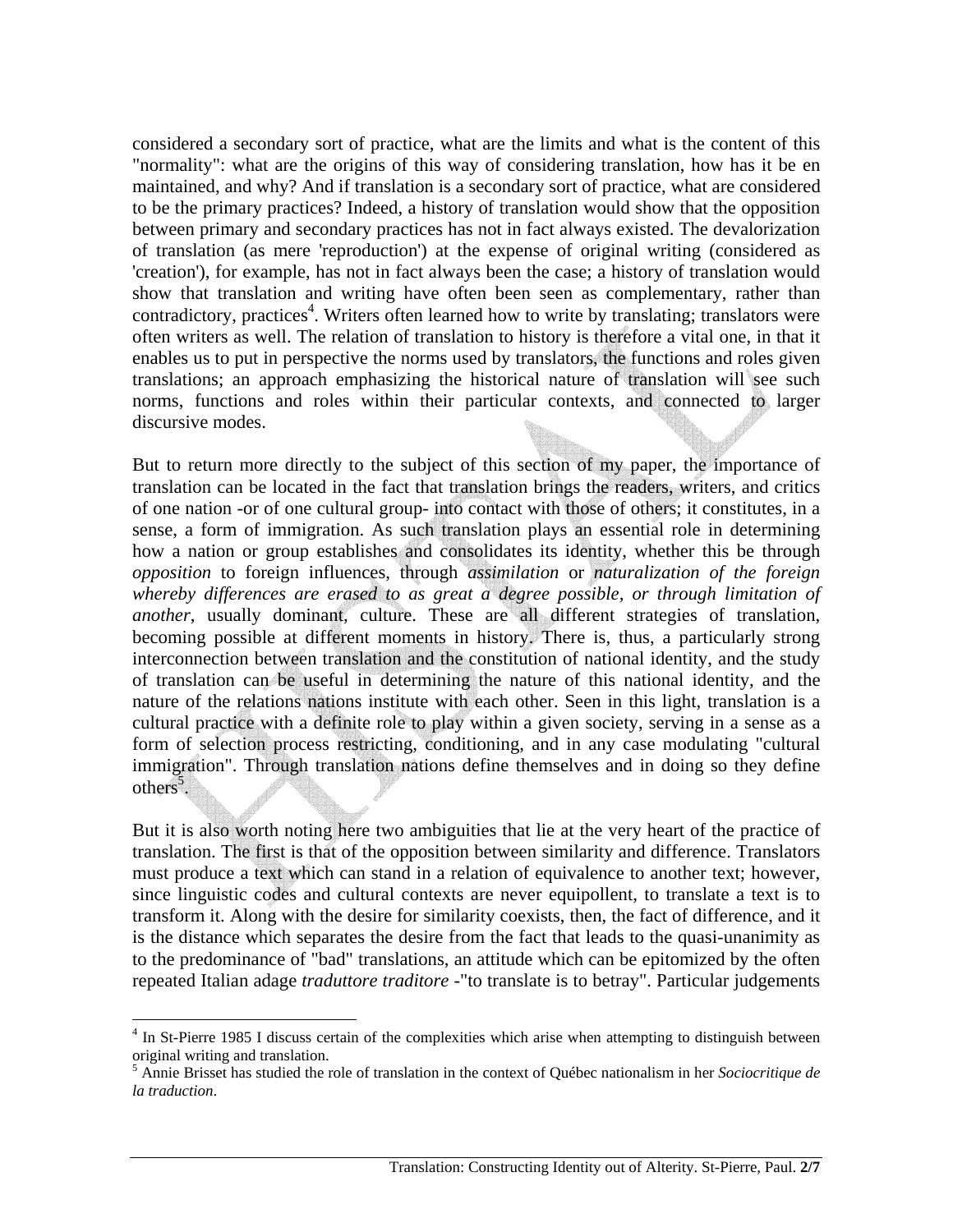such as this concerning the practice of translation are not really of interest here; rather, what is of interest is the uncertainty such judgements reflect and the reference they make to a norm.

The interdependence of the reference to a norm by which the quality of a translation can be judged and the uncertainty as to that very quality may at first seem yet another paradox, since the function of a norm is to provide a standard, and in so doing a degree of certainty. In the practice of translation, however, since the reference to a qualitative norm comes about as a result of the uncertainty characterizing the relationship between an original text and its translation, this act of reference becomes twofold, and in a sense undermines itself: the norm by which the translation is to be judged is referred to, but so too is the uncertainty underlying the need for such a norm. This need arises out of the very nature of translation, insofar as a translation is merely one reading of a text of which other readings could -and will- be provided (translations of the canonical texts of literature succeed each other with great regularity; and even scientific and pragmatic texts are, although much less frequently, retranslated), but the norm does not provide anything more than a temporary solution for this uncertainty, through making possible the labelling of translations as "good" or "bad". This solution is only temporary since the norm which permits such labelling to take place is tied to particular historical contexts and because the uncertainty masked by such labelling returns to the fore when the context changes. Schematically then, the position of the translator -of all translators, technical as well as literary- can be described as follows: faced with an original text and the obligation to provide a translation, the translator must refer to certain standards in order to ascertain what will constitute an acceptable product for his or her readers, while at the same time being aware that what is considered acceptable is determined not by the text to be translated but by the context in which he or she is working. The historical nature of translation thus becomes clear. If to translate is to betray, a translation always betrays in a definite manner, according to the particular historical norms to which reference is made, whether explicitly or implicitly.

The second ambiguity is that to be found in the relations between nations or within nations, between linguistic groups, instituted and reproduced by translation. To translate, I have already said, means to situate oneself in terms of another defined as "other" and the way in which such a relation is realized can run the gamut from complete denial of the alterity of the culture translated to slavish imitation. When French works were translated into English in the eighteenth century, for example, Englishness was constructed through a coming to terms with what was the dominant culture at the time -the French culture-, and such confrontations were seen even in military terms. Thus J. Ozell writes in his letter to Lord Halifax which heads the translation of the works of Boileau (1712): "...it has been thought by some as rash an Attempt to translate this French Author, as for an English General to attack an Army of theirs. ... But certain it is that the French Genius may be match'd (if not surpass'd) in both, the Pen as well as the Sword; whatever exalted Notions to the Contrary so me amongst us may have, who cou'd relish Slavery itself, if it were but French." The second ambiguity is thus that through translation difference is at one and the same time held at bay (through the process of "naturalization" or "reterritorialization" inherent to all translation, though this can take place to varying degrees) and recognized, since it becomes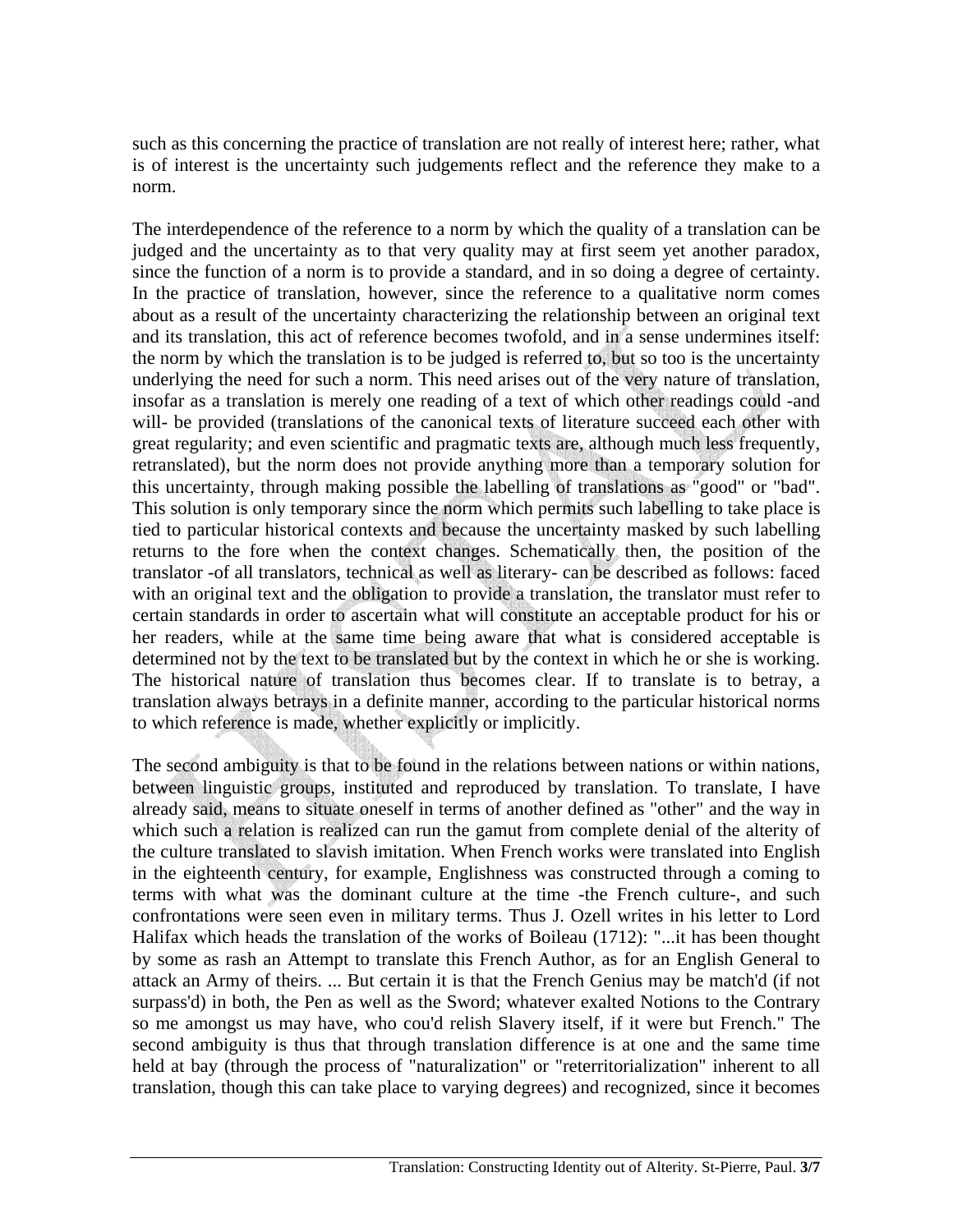that which serves to define 'similarity' (that which each citizen has in common with every other fellow citizen, and which serves to distinguish him or her from those of other nations). And these relations between nations are marked by relations of power, although never, it should be noted, in a simple, unidirectional way. Thus, while colonizers may attempt to use translation as a tool of oppression, by forcing the translated language to conform to the mold of that into which it is translated, thereby, as Vicente Rafael has noted, "articulating the general outlines of subjugation", the colonized can also make use of translation as a way of maintaining their distinct cultural identity. This is what Rafael describes as being the case in The Philippines, where the Tagalogs resisted the Spanish attempts to establish a hierarchy of languages (Latin-Castillian-Tagalog) and a corresponding hierarchy of societies (the Roman Catholic Church-Spanish society-native Filipino society), by marking the differences separating them from the Spaniards. Thus whereas translation can indeed be a tool with a strong political dimension, it is not an unambiguous tool since it can serve both the dominators and the dominated: the first by creating a certain transparency, which -it should be noted- always favours those with power, since the model to which conformity is required for transparency to exist is their own, and the second by preserving the other as other, the structures of colonization as external, imported and historical. Thus when France dominated Europe at the beginning of the eighteenth century, translations into French often tended to naturalize foreign texts to as great a degree as possible, and translation coincided with French imperial destiny and designs, conquering foreign parts and constantly extending the realm. In the late-twentieth century, however, France's role in the world has changed, and translation into French now has a quite different function: that of preserving the French language and culture, rather than of confirming and extending their dominance. In both cases translation involves a hierarchy and relations of power, but these relations involve at different moments in time the interests of different groups.

Let us now turn to some examples of translations into French published in the eighteenth century.

## **Translation in Eighteenth-Century France**

In the prefaces which customarily introduce their work, translators in eighteenth century France often attempt to account for what they have produced by situating the translation in terms of historically and contextually determined criteria. The translation will thus, for example, be deemed "faithful" to the original text and "useful" to its potential readers, and if criteria such as "fidelity" and "utility" might at first seem transhistorical in nature, it should be noted that what is understood by each in fact varies with context. In eighteenthcentury France such criteria are indeed constantly referred to, but what is perhaps of more interest within the limits of this presentation is the emergence, for the most part after 1675, of a set of themes directly influenced by the desire to define the role of translation within the national realm. In particular, three such themes can be mentioned here: decorum and taste, the genius of the language, and foreignness. Taken together they serve to define what is French and to distinguish it from what is not; as well, they are used to determine what can and should be translated into French, serving to mark both alterity and identity. And though there may be disagreements between translators as to the way in which such criteria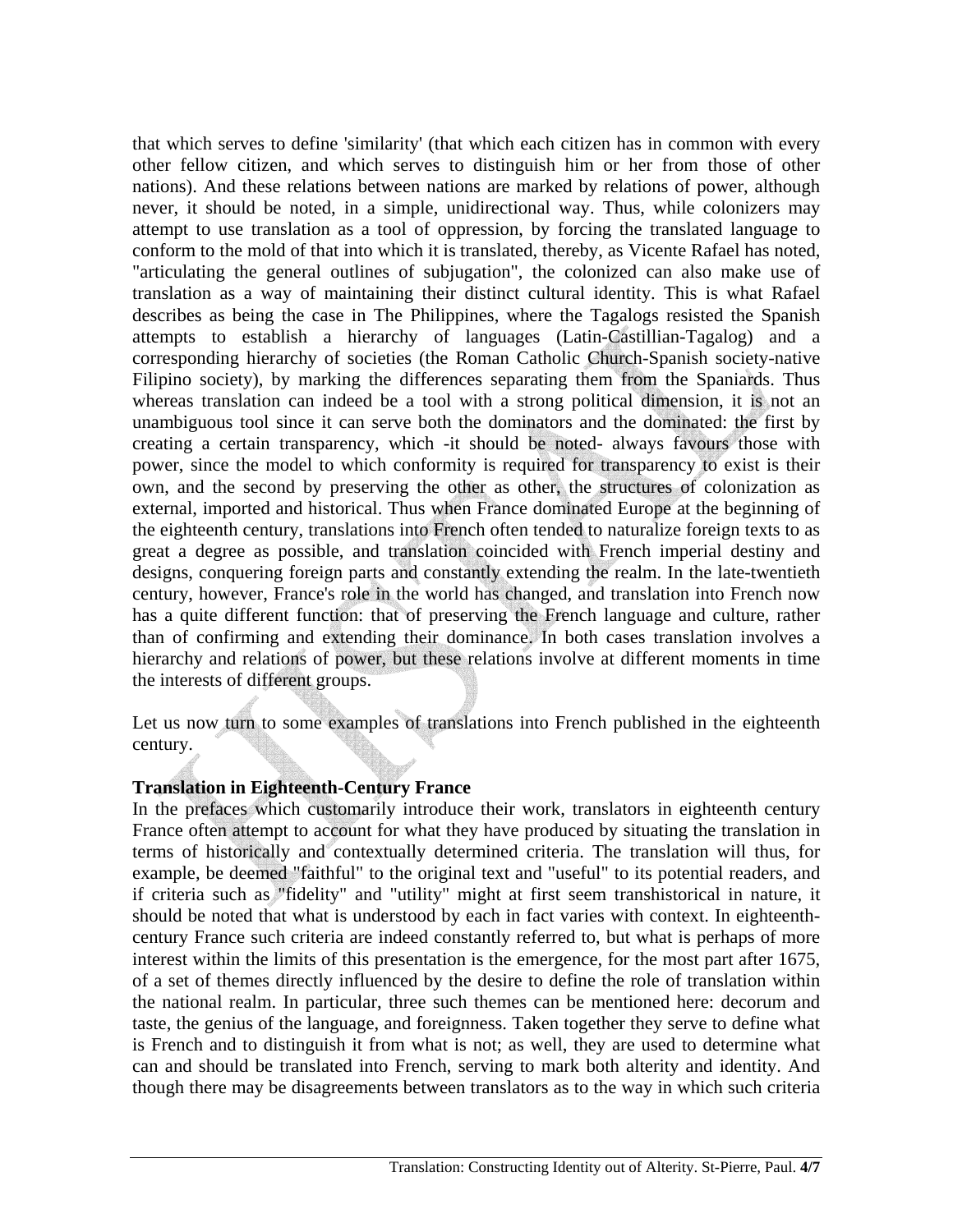should be applied, and even as to whether they should in fact be applied, the simple fact of recognizing such criteria as elements to be referred to in the presentation and justification of translations points to the role translations were believed to play in defining and reinforcing national identity.

We will now take a brief look at the first of these themes, leaving a more detailed study which would include the two others to a longer version of this paper.

By their very nature, the notions of "decorum" and "taste" imply reference to a particular context and a national norm: what is considered decorous or tasteful within one culture may not be thought to be such within another, and when there is divergence of views, translators are faced with the dilemma as to which rules to respect. As Armand de La Chapelle notes in the preface to his translation of Addison and Steele (1724): "Il y a des agrémens attachez a la Langue et au Climat qui perdent beaucoup, ou qui disparaissent tout-à-fait, lors qu'on les transporte ailleurs, ou qu'on les habille d'une autre manière<sup>6</sup>." Bourgoing de Villefore directly addresses the question of decorum in the preface to his translation of the speeches of Cicero published in 1731, saying that he has chosen to translate the invectives used by Cicero even if they go against contemporary French usage. He justifies his position by distinguishing between what was acceptable in Cicero's time and what his readers would expect: "C'est justement les differences de ces anciens usages avec les nôtres, qu'il est à propos de faire remarquer, comme une chose curieuse a sçavoir. Quand on produit soimême un ouvrage, on doit écrire conformément aux mœurs de son tems et son pays; mais quand on n'est que I'organe d'un ancien auteur, il ne faut pas, ce me semble, lui prêter un langage qu'il n'avoit pas, pour adoucir ce qui nous repugne dans le sien<sup>7</sup>." Bourgoing de Villefore thus recognizes the gulf separating the language used by Cicero and that which a contemporary French reader would consider acceptable, but he refuses to turn Cicero into an eighteenth-century French writer. Quite different, however, is De la Motte's approach to the translation of the *Iliad*, which appeared in 1714 and in which his decision to produce a clear and precise translation which would be pleasant to read resulted in a text quite different from the original: "j'ay retranché des livres entiers, j'ai change la disposition des choses, j'ai osé même inventer<sup>8</sup>". And to render the translation pleasant to read, certain changes had to be made: "J'ai voulu que ma traduction fût agréable; et des-la, il a fallu substituer des idées qui plaisent aujourd'hui a d'autres idees qui plaisoient du tems d'Homere... <sup>9</sup>". In the name then of what a contemporary reader would expect, De la Motte has taken the opposite tact from that adopted by Bourgoing de Villefore: the emphasis is on

<sup>&</sup>lt;sup>6</sup> My translation: "There are pleasures connected to language and climate which lose a great deal, or which completely disappear, when they are transported elsewhere, or when they wear different clothes."

 $<sup>7</sup>$  My translation: "It is precisely the differences between these ancient usages and ours which attention should</sup> be paid to, as something interesting to know. When we produce our own work, we must write according to our era and our country; but when we are only the spokesperson for an ancient author, we should not, I believe, give him a language he did not have, to soften what we find unacceptable in his."

<sup>&</sup>lt;sup>8</sup> My translation: "I have eliminated entire books, I have changed the order of presentation, I have even dared invent."

 $9$  My translation: "I wanted my translation to read pleasantly; and to arrive at that end, it has beer necessary to substitute ideas which please today for other ideas, which pleased in Homer's time."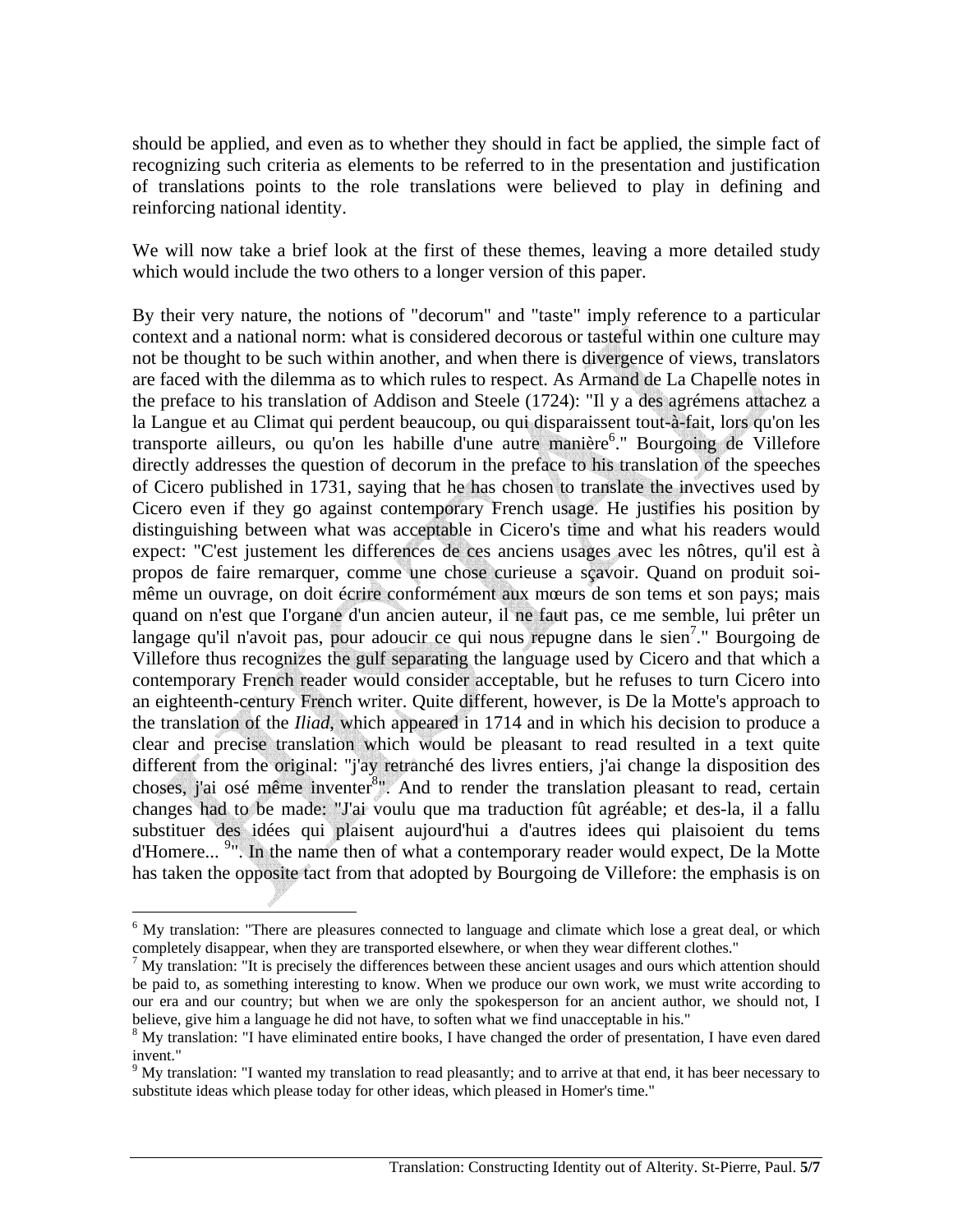the reader rather than on the author or the text. The same dichotomy can be found on the question of "taste", on whether translated texts should reflect the expectations of their readers. Le Vayer de Marsilly, in his translation of Montemayor's *Diane* published in 1735, opposes "faithfulness" and "taste", claiming that the first leads only to a lack of interest on the part of the reader, whereas taking the second into account ensures the translation's success: "Accomoder un auteur au goût de la Nation pour laquelle on traduit, c'est avoir soin de sa gloire<sup>10</sup>." Etienne de Silhouette puts forwards a different point of view, however, in "Sur le Goût des Traductions", which precedes his translation of Alexander Pope's Essays on Man and on Criticism (1737). There he argues that a translation should not hide differences between nations, but rather make them known: "Une traduction ne doit jamais déguiser le goût et le caractère des ouvrages d'une nation; elle est imparfaite si elle ne met le lecteur en état de les connoitre et d'en juger. [...] La traduction de ces Essais demande qu'on se transporte quelquefois d'esprit en Angletene pour certaines idées, expressions et comparaisons dont la délicatesse d'un goût trop rafiné condamne la singularité, ou qu'elle exclut de parmi nous aux dépens de la force et du vray<sup>11</sup>." But as Armand de La Chapelle, in the work already cited, points out, this is perhaps too much to expect of either English or French readers, who are unwilling to accept anything which does not conform to national standards of taste and decorum: "Ces deux Nations (England and France) s'aiment tant elles-mêmes, qu'il ne leur reste presque point d'estime pour les étrangers. Leur amour propre est quelque fois si visible, qu'elles en deviennent insupportables a leurs Voisins. Chacune est entêtée de son Goût et de ses Manières<sup>12</sup>." Whatever the solution adopted to what constitute objective difficulties for translators, the simple fact of identifying the difficulty as one related to decorum and taste clearly shifts the emphasis to the criteria of the translating culture. This could only come about if a strong sense of national identity existed. At this point it is fitting to quote the following well-known passage from Nietzsche: "One can estimate the amount of the historical sense which an age possesses by the way in which it makes translations and seeks to embody in itself past periods and literatures. The French of Corneille, and even the French of the Revolution, appropriated Roman antiquity in a manner for which we would no longer have the courage -owing to our superior historical sense. And Roman antiquity itself; how violently, and at the same time how naively, did it lay its hand on everything excellent and elevated belonging to the older Grecian antiquity! How they translated these writings into the Roman present!... They did not know the pleasure of the historical sense; the past and the alien was painful to them, and as Romans it was an incitement to a Roman conquest. In fact, they conquered what they translated, -not only in that they omitted the historical; they added also allusions to the

<sup>&</sup>lt;sup>10</sup> My translation: "To accommodate an author to the taste of the Nation for which one is translating is to ensure his glory."

 $11$  My translation: "A translation should never disguise the taste and character of the works of a nation; it is imperfect if it doesn't enable the reader to know and judge them [...] The translation of these essays requires that at times we be transported in our minds to England for certain ideas, expressions and comparisons whose singularity is condemned by a delicate, over-refined taste, or which it excludes from our shores at the expense of forcefulness and truth."

 $12$  My translation: "These two Nations are so enamoured of themselves that they have almost no esteem for foreigners. Their pride is at times so visible that they become unbearable to their neighbours. Each stubbornly believes only in its taste and its customs."